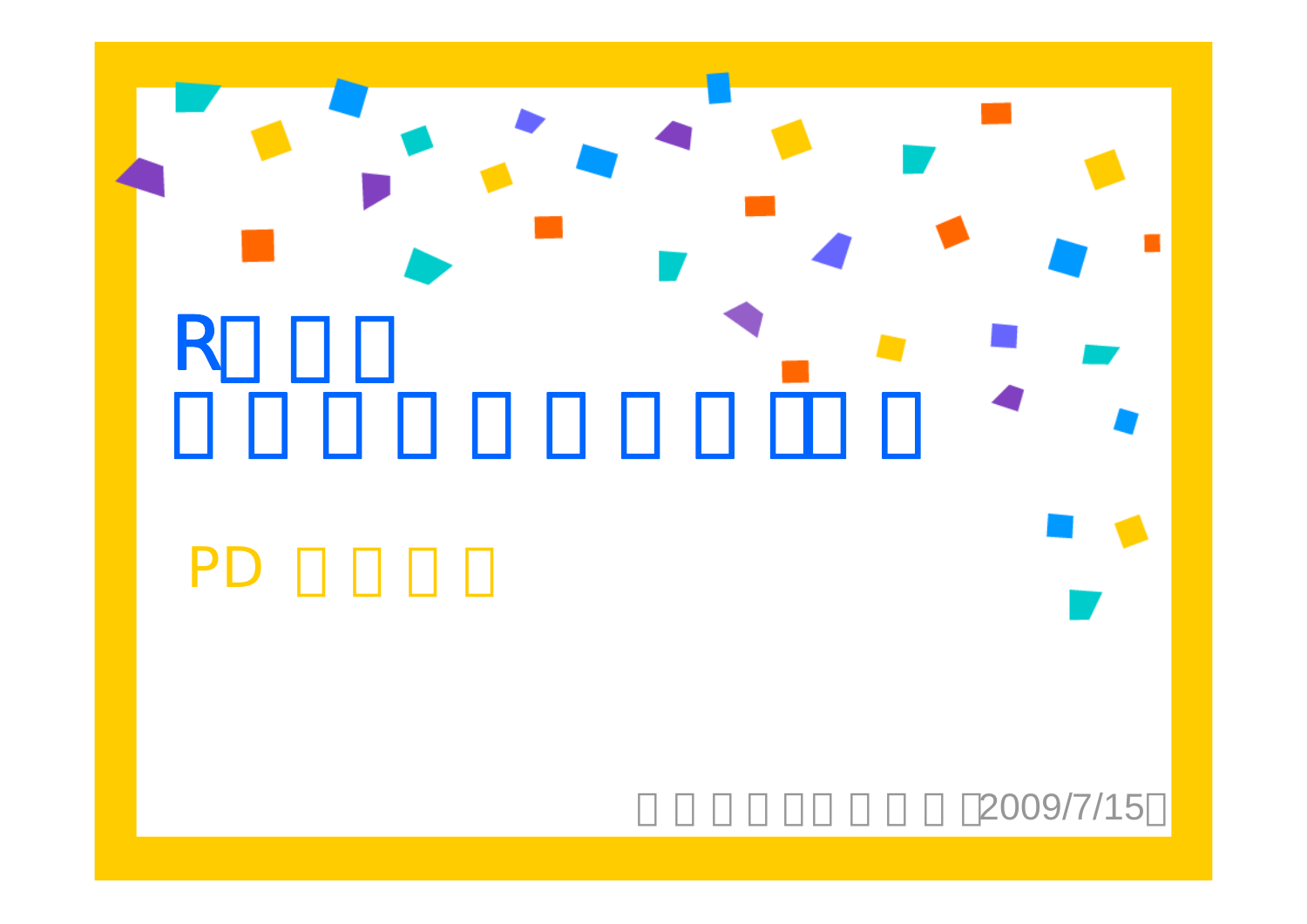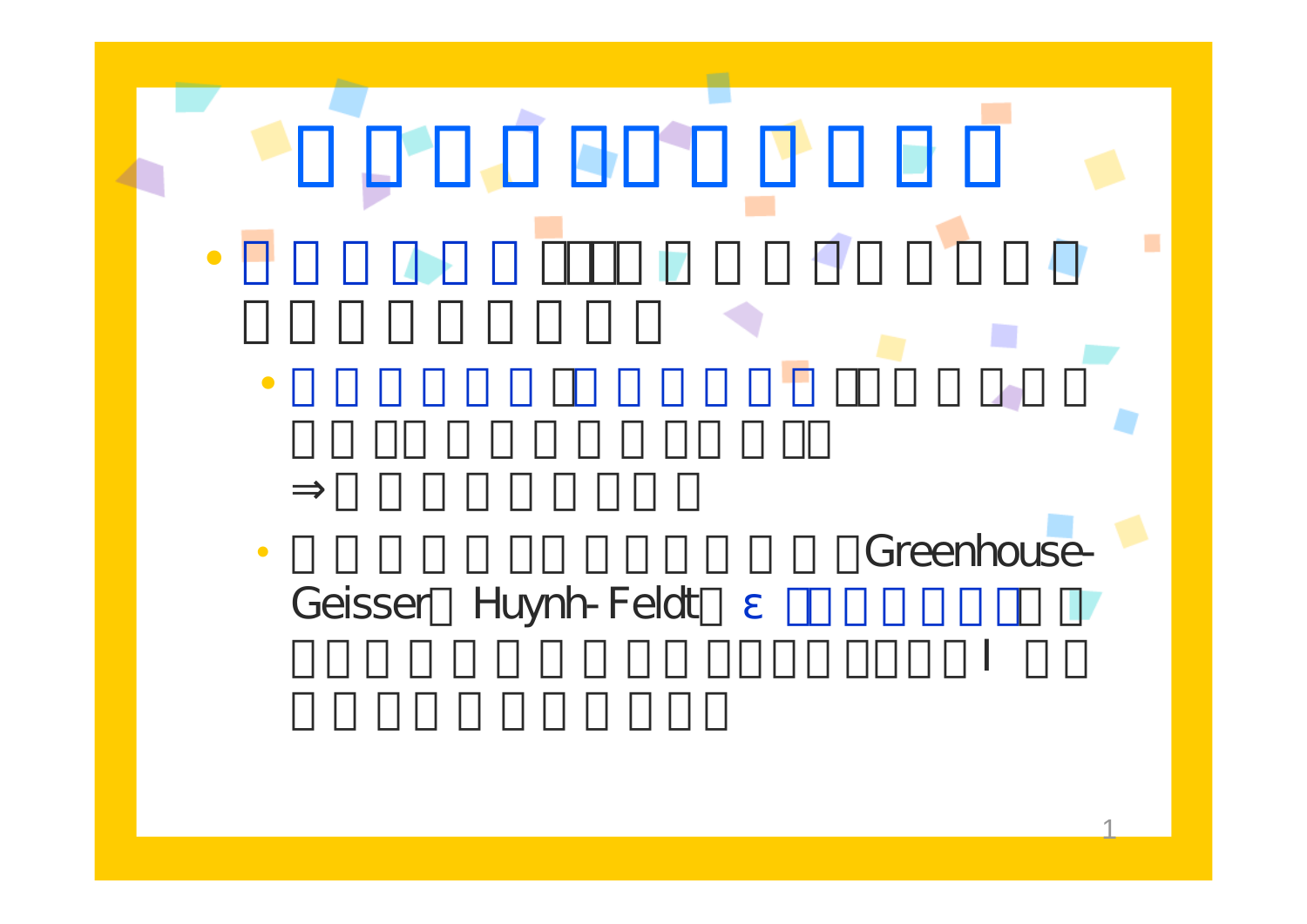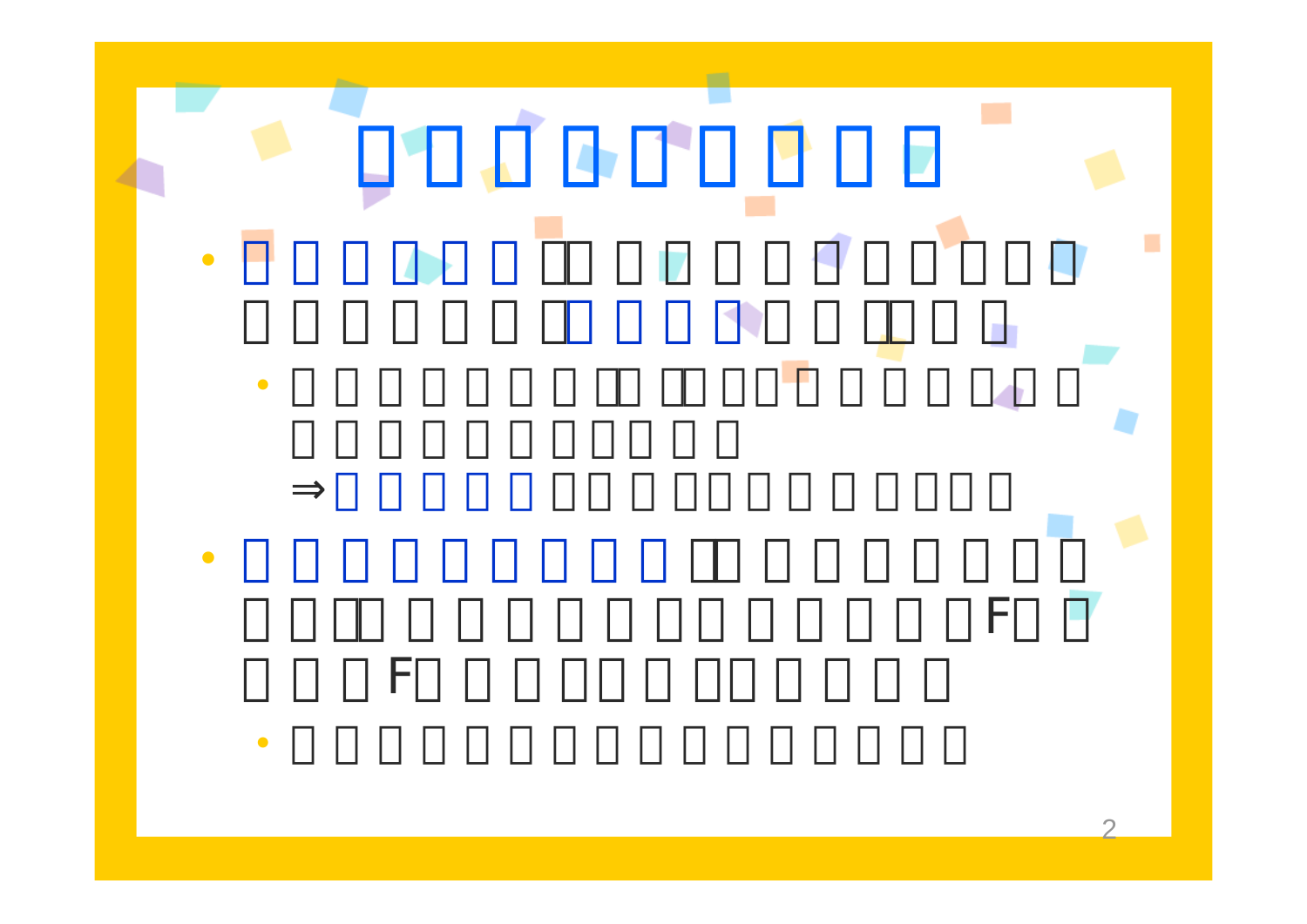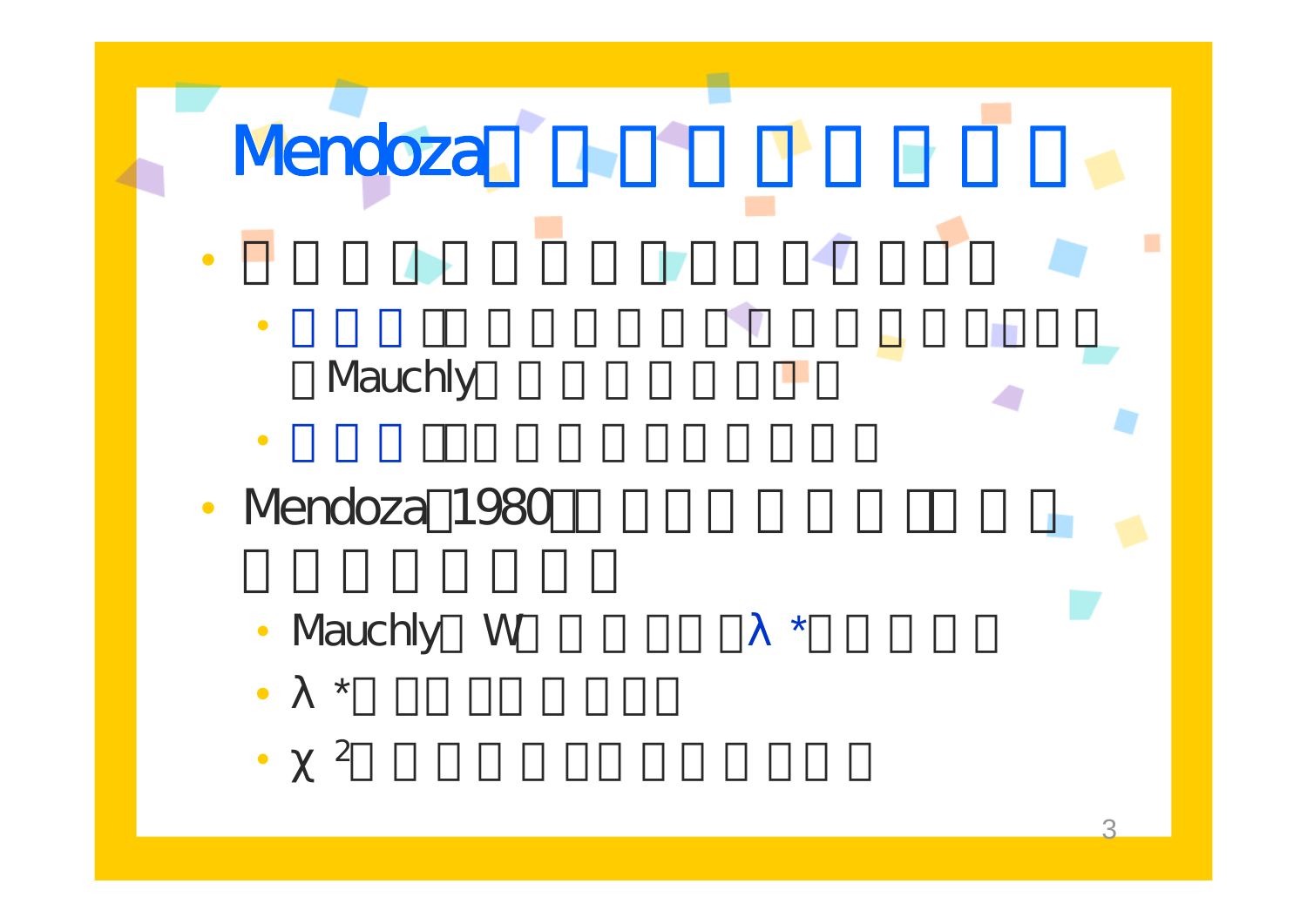## Greenhouse-Geisser

• "In the analysis of repeated measures, a Greenhouse–Geisser correction was used for violations of the sphericity assumption (Geisser & Greenhouse, 1958). " (Butler & Roediger, 2008, p. 608l)

論文への記載例1

• Butler et al.  $2008$ 

• F  $\bullet$  F  $\bullet$  . Hence  $\bullet$  and  $\bullet$  and  $\bullet$  and  $\bullet$  and  $\bullet$  and  $\bullet$  and  $\bullet$  and  $\bullet$  and  $\bullet$  and  $\bullet$  and  $\bullet$  and  $\bullet$  and  $\bullet$  and  $\bullet$  and  $\bullet$  and  $\bullet$  and  $\bullet$  and  $\bullet$  and  $\bullet$  and  $\bullet$  and  $\bullet$  and  $\bullet$  and  $\bullet$ 

 $\bullet$ 

•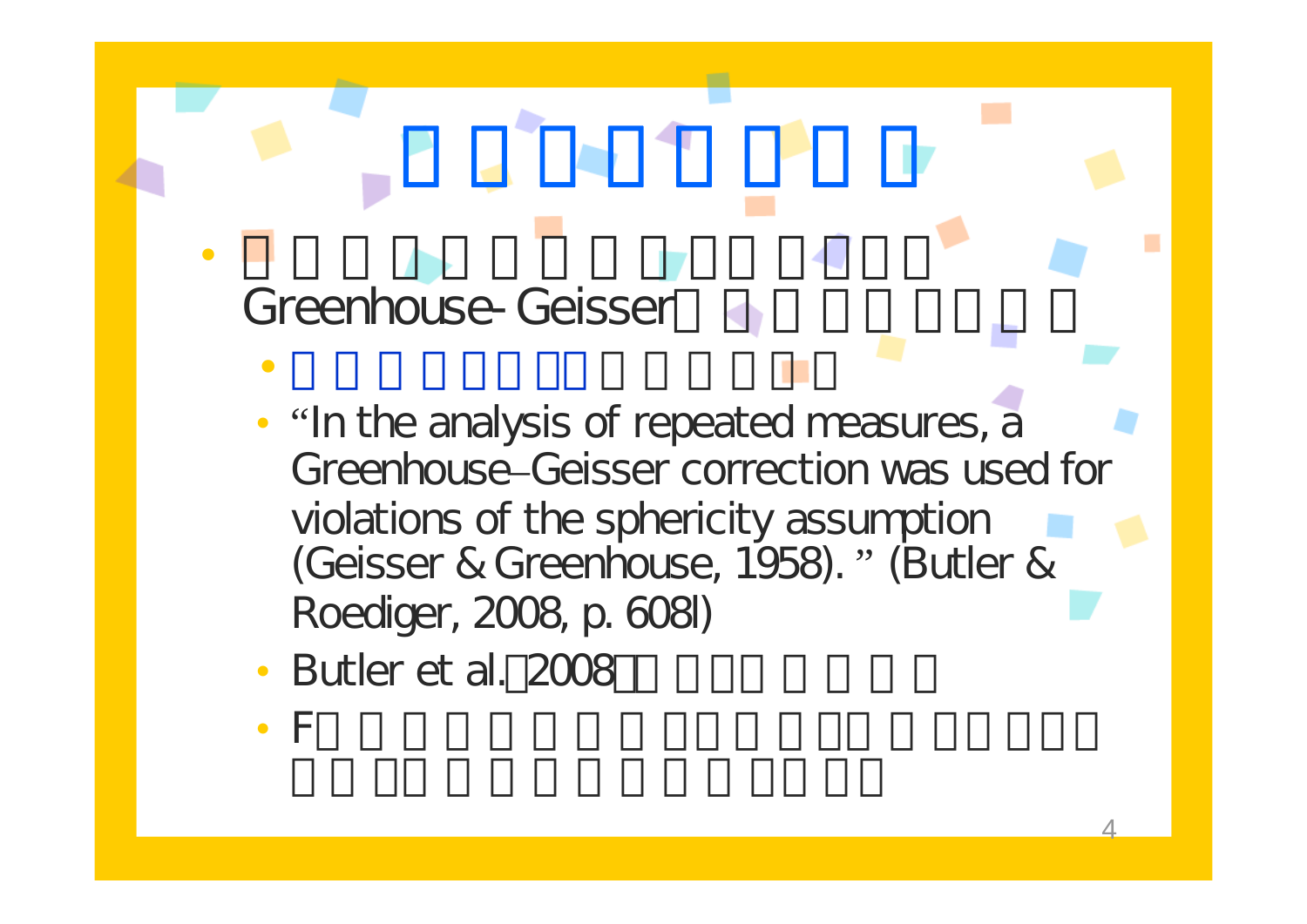## Kotiaho 2000 p. 190

5

• "In repeated-measures ANOVA, the sphericity assumption was always violated; to account for this violation, degrees of freedom were Greenhouse-Geisser adjusted."

論文への記載例2

 $\bullet$ 

•

•

• "... and the two-way interaction between date and female were not significant  $(F_{299,161.27}$ =0.88, P=0.452 and  $F_{1.49,161.27}$ =1.91,<br>P=0.162, respectively)."